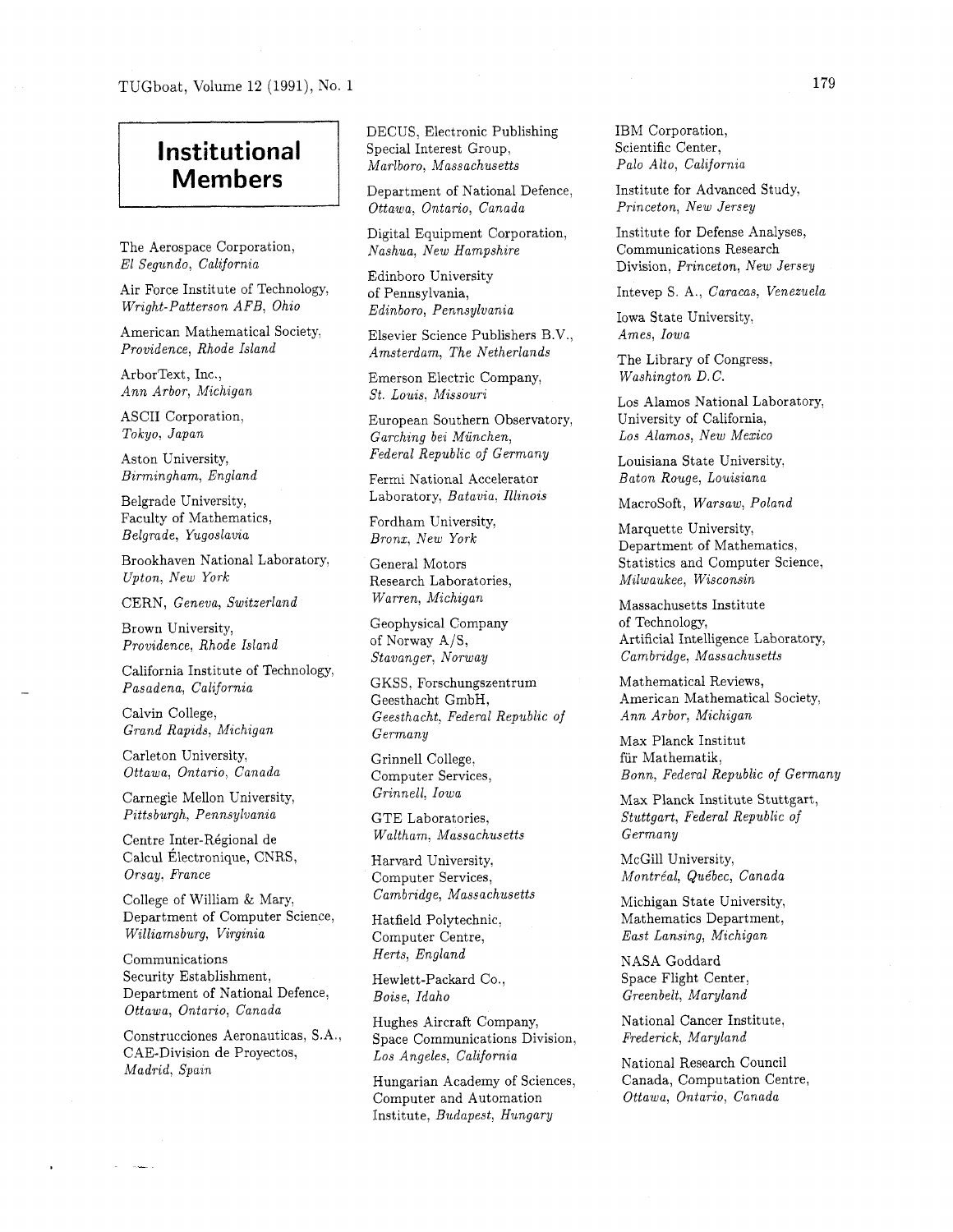TUGboat, Volume 12 (1991), No. 1

180

Naval Postgraduate School, Monterey, California

New York University, Academic Computing Facility, New York, New York

Nippon Telegraph & Telephone Corporation, Software Laboratories, Tokyo, Japan

Northeastern University, Academic Computing Services, Boston, Massachusetts

Norwegian Pulp & Paper Research Institute: Oslo, Norway

The Open University, Academic Computing Services, Milton Keynes, England

Pennsylvania State University, Computation Center, University Park, Pennsylvania

Personal TFX, Incorporated, Mill Valley, California

Princeton University, Princeton, New Jersey

Promis Systems Corporation, Toronto, Ontario, Canada University of California, Irvine,

Peter Isaacson Publications,<br>
San Diego, California Victoria, Australia

Purdue University, West Lafayette, Indiana

Queens College, Flushing, New York

RE/SPEC, Inc., Rapid City, South Dakota

Rice University, and the University, the Rice University, and the University of the Department of Computer Science,  $\sigma$ 

Rogaland University,

Ruhr Universität Bochum, TYX Corporation, Chicago, Illinois<br>Rechenzentrum, Reston, Virginia Theorem (Chicago, Illinois Rechenzentrum, Bochum, Federal Republic of Germany

Rutgers University, Hill Center, Sevilla, Spain. Rutgers University, Hill Center, Sevilla, Spain University of Delaware,<br>Piscataway, New Jersey Menach Chapter of Menach Menach, Delaware

St. Albans School,<br>
Coimbra, Portugal<br>
Coimbra, Portugal Mount St. Alban, Washington, D. C.

Sandia National Laboratories, Albuquerque: New Mexico

SAS Institute,

I. P. Sharp Associates,<br>Palo Alto. California

Smithsonian Astrophysical Observatory, Computation Facility, Cambridge, Massachusetts

Software Research Associates, Tokyo, Japan

Sony Corporation,<br>Atsugi, Japan

Space Telescope Science Institute, Baltimore, Maryland University of Calgary,

Heidelberg, Federal Republic of Hermany Germany Chiversity of California,

Stanford Linear  $Oakland, California$ Accelerator Center (SLAC),

Stanford University, Computer Science Department, Computer Science Department,<br>
Stanford, California Computer Computer Computer California, Irvine,

Syracuse University, Fruine, California<br>
Syracuse, New York Theory (California

Talaris Systems, Inc.,

TECOGRAF Software, Milan, Italy

Texas A & M University, Department of Computer Science, College Station, Texas

TRW, Inc., Redondo Beach,<br>California Christchurch, New Zealand

Tufts University,

Stavanger, Norway TV Guide, Radnor, Pennsylvania University of Chicago,

TYX Corporation,

UNI-C, Aarhus, Denmark

Universidad Sevilla,

Universidade de Coimbra,

Università degli Studi Milano, Istituto di Cibernetica, Milan, Italy

Cary, North Carolina University College,

University of Alabama,<br>Tuscaloosa, Alabama

University of British Columbia, Computing Centre, Vancouver, British Columbia, Canada

University of British Columbia, Mathematics Department, Vancouver, British Columbia, Canada

Springer-Verlag, Calgary, Alberta, Canada

Division of Library Automation.

Accelerator Cellier (SLAC),<br>Stanford, California Contractor Contractor Contractor Contractor Contractor Contractor Contractor Contractor Contractor Contractor Contractor Contractor Contractor Contractor Contractor Contract Space Astrophysics Group, Berkeley, California

Department of Mathematics,

Information & Computer Science, Irvine, California

University of California, Los Angeles, Computer Science Department Archives, Los Angeles, California

University of California, San Diego, La Jolla, California Texcel, Oslo, Norway

University of Canterbury,

Department of Computer Science,<br>
Houston, Texas Tufts University, University of Chicago,<br>
Medford, Massachusetts Chicago, University of Chicago, Computing Organizations, Chicago, Illinois

University of Crete, Institute of Computer Science, Heraklio, Crete, Greece

University of Exeter, Computer Unit, Exeter, Devon, England